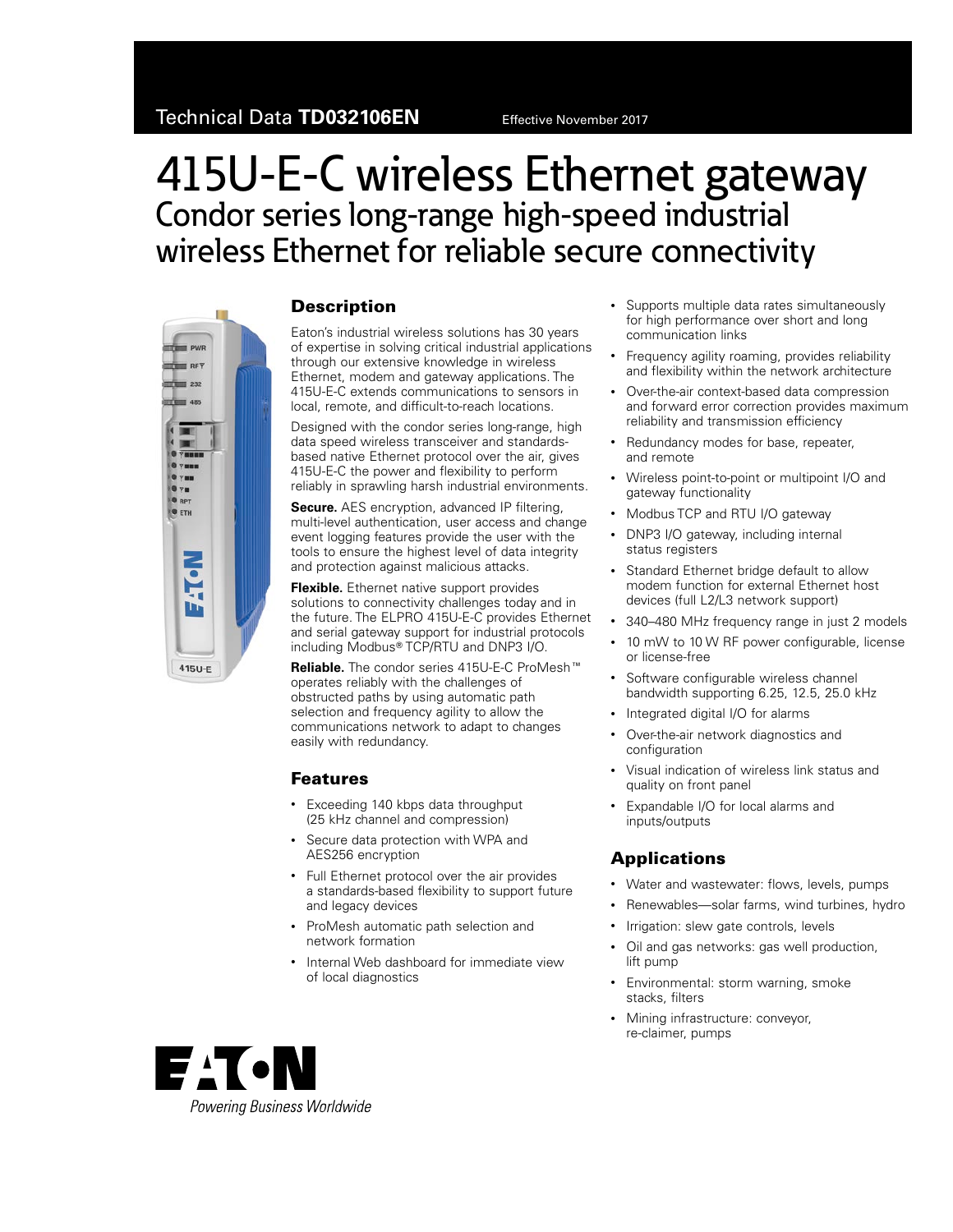Effective November 2017

## **Specifications**

| <b>Specification</b>                     | <b>Description</b>                                                                                                                                                                                       |                                                                                                   |                                                                             |                                                    |  |
|------------------------------------------|----------------------------------------------------------------------------------------------------------------------------------------------------------------------------------------------------------|---------------------------------------------------------------------------------------------------|-----------------------------------------------------------------------------|----------------------------------------------------|--|
| <b>Transmitter and receiver</b>          |                                                                                                                                                                                                          |                                                                                                   |                                                                             |                                                    |  |
| Frequency ①                              |                                                                                                                                                                                                          | 340–400 MHz<br>400-480 MHz                                                                        |                                                                             |                                                    |  |
| Transmit power-<br>peak ①                | 10 mW-10 W (+40 dBm) configurable                                                                                                                                                                        |                                                                                                   |                                                                             |                                                    |  |
| Transmit power                           | QPSK<br>16-QAM, 64 QAM<br>2-FSK, 4-FSK                                                                                                                                                                   |                                                                                                   |                                                                             | 4 W (+36 dBm)<br>2.5 W (+34 dBm)<br>10 W (+40 dBm) |  |
| Modulation                               | QPSK, 16-QAM, 64-QAM<br>2-FSK or 4-FSK (compatibility mode)                                                                                                                                              |                                                                                                   |                                                                             |                                                    |  |
| Receiver sensitivity<br>6.25/12.5/25 kHz | QPSK-FEC<br>QPSK<br>16-0AM<br>64-0AM<br>2-FSK<br>4-FSK                                                                                                                                                   |                                                                                                   | –116 dBm<br>$-113$ dBm<br>$-104$ dBm<br>$-97$ dBm<br>–110 dBm<br>$-102$ dBm |                                                    |  |
| Channel spacing                          |                                                                                                                                                                                                          | 6.25, 12.5, 25.0 kHz (software configurable)                                                      |                                                                             |                                                    |  |
| Data rate raw                            | Encoding                                                                                                                                                                                                 | Channel                                                                                           |                                                                             |                                                    |  |
| no compression ②                         |                                                                                                                                                                                                          | 6.25 kHz                                                                                          | 12.5 kHz                                                                    | 25.0 kHz                                           |  |
|                                          | OPSK-FEC                                                                                                                                                                                                 | 4 kbps                                                                                            | 8 kbps                                                                      | 16 kbps                                            |  |
|                                          | QPSK                                                                                                                                                                                                     | 8 kbps                                                                                            | 16 kbps                                                                     | 32 kbps                                            |  |
|                                          | 16-0AM                                                                                                                                                                                                   | 16 kbps                                                                                           | 32 kbps                                                                     | 64 kbps                                            |  |
|                                          | 64-0AM                                                                                                                                                                                                   | 24 kbps                                                                                           | 48 kbps                                                                     | 96 kbps                                            |  |
|                                          | 2-FSK                                                                                                                                                                                                    |                                                                                                   | 4.8 kbps                                                                    | 9.6 kbps                                           |  |
|                                          | 4-FSK                                                                                                                                                                                                    |                                                                                                   | 9.6 kbps                                                                    | 19.2 kbps                                          |  |
| Typical data throughput                  | 64-QAM                                                                                                                                                                                                   | 45 kbps                                                                                           | 80 kbps                                                                     | 140 kbps                                           |  |
| Typical range<br>(LoS QPSK-FEC)          |                                                                                                                                                                                                          | 62 miles (100 km) at 4 W<br>10 miles (16 km) at 0.5 W                                             |                                                                             |                                                    |  |
| Antenna connector                        | SMA female                                                                                                                                                                                               |                                                                                                   |                                                                             |                                                    |  |
| <b>Protocols and configuration</b>       |                                                                                                                                                                                                          |                                                                                                   |                                                                             |                                                    |  |
| System address                           |                                                                                                                                                                                                          | ESSID; 1 to 31-character text string                                                              |                                                                             |                                                    |  |
| Networking protocols                     |                                                                                                                                                                                                          | TCP/IP, UDP, ARP, DHCP, DNS, ICMP, HTTP, VLAN<br>802.10, IPv6 pass through                        |                                                                             |                                                    |  |
| Industrial protocols                     | and others                                                                                                                                                                                               | Gateway: Modbus RTU, Modbus TCP, DNP3 I/O<br>Pass through: EtherNet/IP, Profinet, DNP, IEC 61850, |                                                                             |                                                    |  |
| Configurable parameters                  | Unit details, radio settings                                                                                                                                                                             |                                                                                                   |                                                                             |                                                    |  |
|                                          | DNP3 I/O and gateway (level $2+$ )                                                                                                                                                                       |                                                                                                   |                                                                             |                                                    |  |
|                                          |                                                                                                                                                                                                          | Modbus TCP/RTU gateway                                                                            |                                                                             |                                                    |  |
|                                          |                                                                                                                                                                                                          | Embedded Modbus master/slave for I/O transfer                                                     |                                                                             |                                                    |  |
|                                          | Frequency agility parameters for automatic selection<br>of radio paths, prioritization of traffic flows, bandwidth<br>efficiency features, bandwidth utilization, redundancy,<br>routing, bridging, VLAN |                                                                                                   |                                                                             |                                                    |  |
| User configuration                       |                                                                                                                                                                                                          | Network access: USB or Ethernet                                                                   |                                                                             |                                                    |  |
|                                          | Remote access: over the air                                                                                                                                                                              |                                                                                                   |                                                                             |                                                    |  |
| Security                                 | WPA2-PSK, AES 256 bit, multilevel password<br>protected configuration                                                                                                                                    |                                                                                                   |                                                                             |                                                    |  |
| IP filtering                             | IP address, MAC address, ARP filtering<br>whitelist/blacklist                                                                                                                                            |                                                                                                   |                                                                             |                                                    |  |
| <b>LED indications and diagnostics</b>   |                                                                                                                                                                                                          |                                                                                                   |                                                                             |                                                    |  |
| <b>LED</b> indication                    |                                                                                                                                                                                                          | digital I/O, radio received signal                                                                | Power/OK, Radio TX/RX/Link, RS-232, RS-485,                                 |                                                    |  |
| <b>Reported diagnostics</b>              |                                                                                                                                                                                                          |                                                                                                   |                                                                             |                                                    |  |
| Network diagnostics                      |                                                                                                                                                                                                          | Diagnostic capture to Wireshark™ format file                                                      |                                                                             |                                                    |  |
| Radio diagnostics                        | Channel utilization, RSSI measurements (dBm),<br>background noise, connectivity information/statistics<br>available Web/Modbus reg                                                                       |                                                                                                   |                                                                             |                                                    |  |
| Logging                                  | Optional internal data logging for I/O and events.<br>Logging memory 1 MB                                                                                                                                |                                                                                                   |                                                                             |                                                    |  |

| <b>Specification</b>   | <b>Description</b>                                                                                           |
|------------------------|--------------------------------------------------------------------------------------------------------------|
| <b>Connections</b>     |                                                                                                              |
| LAN                    | 1 x 10/100Base-T auto-MDIX RJ-45                                                                             |
| Serial                 | 1 x RS-232, 1 x RS-485, 1200-230400 bps<br>Serial over IP modem support                                      |
| <b>Operation</b>       |                                                                                                              |
| Modes-topology         | Point to multipoint                                                                                          |
|                        | Base, repeater, remote unit types                                                                            |
|                        | ProMesh automatic path selection or fixed links                                                              |
|                        | Manual mode for advanced configuration                                                                       |
| Input and output       |                                                                                                              |
| Discrete input 3       | 2 digital I/O (configurable as PI or PO)                                                                     |
|                        | On-state voltage: <2.1 Vdc                                                                                   |
|                        | Wetting current: 5 mA                                                                                        |
|                        | Max. I/P pulse rate-DI 1/2: 50 kHz                                                                           |
|                        | Max. $I/P$ pulse width-DI $1/2$ : 10 $\mu$ s                                                                 |
| Discrete output 3      | 2 digital I/O (configurable as PI or PO)                                                                     |
|                        | Working voltage maximum: 30 Vdc                                                                              |
|                        | Working current maximum: 200 mA                                                                              |
|                        | Max. 0/P pulse rate-PO max. rate: 1 kHz                                                                      |
| Expansion              | 115S series Modbus I/O modules                                                                               |
| <b>Compliance</b>      |                                                                                                              |
| EMC                    | FCC CFR47 Part 15; EN 301 489-3; EN 301 489-5                                                                |
| RF (radio)             | FCC CFR47 Part 90; IC RSS 119; EN 300 113;<br>EN 300 220; AS/NZS4295; AS/NZS4268                             |
| Safety                 | <b>EN/IEC 62368</b>                                                                                          |
| Hazardous area         | Class I, Division 2-pending<br>IEC EX Zone 2; ATEX Zone 2-pending                                            |
| <b>Power supply</b>    |                                                                                                              |
| Nominal supply         | 10.8-30 Vdc, undervoltage/overvoltage protection                                                             |
| Battery charger        | Lead-acid or gel cell backup, 500 mA charge                                                                  |
| Average current draw   | 220 mA at 13.8 V (idle), 130 mA at 24 V (idle)                                                               |
| Transmit current draw  | 2.5 A at 13.8 V (10 W RF), 1.5 A at 24 V (10 W RF)<br>0.9 A at 13.8 V (500 mW RF), 0.5 A at 24 V (500 mW RF) |
| General                |                                                                                                              |
| Size (H x W x D)       | 7.20 x 1.38 x 6.20 inches (183 x 35 x 156 mm)                                                                |
| Housing                | Powder-coated aluminum and high-density<br>thermoplastic, IP20 rated                                         |
| <b>Terminal blocks</b> | Removable, max. conductor 12 AWG                                                                             |
| Mounting               | DIN rail                                                                                                     |
| Temperature rating     | $-40$ to +158 °F (-40 to +70 °C)                                                                             |
| Humidity rating        | 0-99% RH noncondensing                                                                                       |
| Weight                 | 1.6 lb $(0.7 \text{ kg})$                                                                                    |
|                        |                                                                                                              |

<span id="page-1-0"></span> $\mathbb O$  Available RF power and frequency may vary depending on country of application. Please confirm with local regulatory body.

<span id="page-1-1"></span> $\oslash$  Data compression will provide an improvement in over-the-air data throughput of up to 50%, depending on data content..

<span id="page-1-2"></span>**3** Discrete input and output function shared for total of 2 discrete inputs and outputs.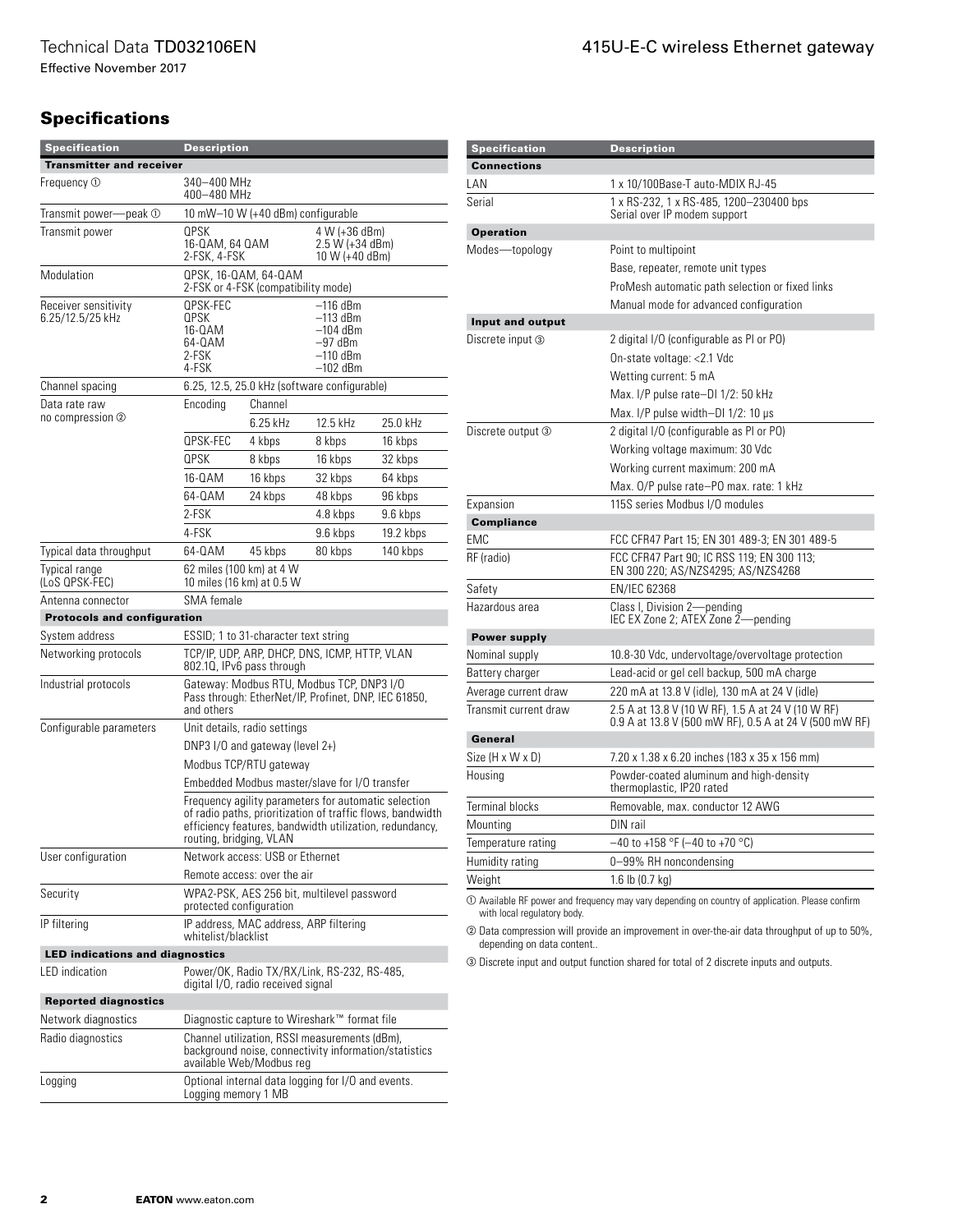Effective November 2017

#### Accessories

| <b>Description</b>                                                                                 | <b>Data sheet</b> | Product<br>code       |
|----------------------------------------------------------------------------------------------------|-------------------|-----------------------|
| <b>Antennas</b>                                                                                    |                   |                       |
| 400 MHz dipole antenna,<br>N-type female, 2 dBi gain                                               | TD032037EN        | <b>UDP400-C</b>       |
| 400 MHz collinear antenna.<br>N-type female, 5 dBi gain                                            | TD032038EN        | <b>BU3-400</b>        |
| 400 MHz collinear antenna.<br>N-type female, 8 dBi gain                                            | TD032039EN        | <b>BU6-400</b>        |
| 400 MHz Yagi antenna, N-type female,<br>6 dBi gain, includes bracket                               | TD032040EN        | YU3-400               |
| 400 MHz Yagi antenna, N-type female,<br>9 dBi gain, includes bracket                               | TD0320041EN       | <b>YU6-400</b>        |
| 400 MHz Yaqi antenna, N-type female,<br>12 dBi gain, includes bracket                              | TD0320043EN       | <b>YU9-400</b>        |
| <b>Cables</b>                                                                                      |                   |                       |
| Coaxial cable kit, 9.8 ft (3 m)/32 ft (10 m)/<br>65 ft (20 m), N-type to SMA                       | TD032019EN        | CC3/10/20-SMA         |
| Coaxial cable tail, 24 in (600 mm),<br>SMA to N-type female or male                                | TD032023EN        | <b>CCTAIL-SMA-F/M</b> |
| Ethernet cable, 6 ft (1.8 m),<br>straight through, RJ-45 to RJ-45                                  | TD032024EN        | ETH-C5A               |
| USB 2.0 configuration cable-<br>Type A to Type B, 1 m long,<br>included with 215U-2/415U-x-C units |                   | <b>CBLUSB-ATOB</b>    |
| <b>Surge diverters</b>                                                                             |                   |                       |
| Coaxial surge diverter, bulkhead<br>N-type female to N-type female                                 | TD032031EN        | CSD-N-6000            |
| Power supply surge diverter,<br>110 Vac/15 A                                                       | TD032029EN        | <b>MA15/D/1/SI</b>    |
| Power supply surge diverter,<br>240 Vac/10 A                                                       | TD032029EN        | <b>MA15/D/2/SI</b>    |
| <b>Mounting brackets</b>                                                                           |                   |                       |
| 415U series flat wall mounting kit                                                                 |                   | <b>BR-415-PLATE</b>   |
| Mounting bracket kit for collinear antenna<br>UDP, BU3, BU6                                        | TD032071EN        | BR-COL-KIT            |
| Mounting bracket kit for Yagi antennas,<br>YU3, YU6, YU9                                           | TD032072EN        | BR-YAG-KIT            |
| <b>Power supplies</b>                                                                              |                   |                       |
| DIN rail power supply, 85-264 Vac,<br>24 Vdc/2.5 A                                                 | TD032034EN        | <b>PSG60E</b>         |

## **Ordering**

| <b>Description</b>                                                                          | <b>Band</b> | <b>RF</b> power | Product<br>code |
|---------------------------------------------------------------------------------------------|-------------|-----------------|-----------------|
| Wireless Ethernet                                                                           | 340-400 MHz | 10 $mW - 10$ W  | 415U-E-C3       |
| Modem/gateway                                                                               |             |                 |                 |
| Base/repeater/remote, 96 kbps                                                               |             |                 |                 |
| QAM, 10.4-30 Vdc, 10 W.<br>6.25/12/5/25 kHz                                                 |             |                 |                 |
| <b>Wireless Ethernet</b>                                                                    | 400-480 MHz | 10 mW-10 W      | 415U-E-C4       |
| Modem/gateway                                                                               |             |                 |                 |
| Base/repeater/remote, 96 kbps                                                               |             |                 |                 |
| QAM. 10.4–30 Vdc. 10 W.<br>6.25/12/5/25 kHz                                                 |             |                 |                 |
| 415U-E wireless Ethernet<br>modem/gateway including<br>IECEx/ATEX for hazardous<br>area use | 340-400 MHz | 10 mW-10 W      | 415U-E-C3-EX    |
| 415U-E wireless Ethernet<br>modem/gateway including<br>IECEx/ATEX for hazardous<br>area use | 400-480 MHz | 10 mW-10 W      | 415U-E-C4-EX    |

# Related products

| <b>Band</b> | <b>RF</b> power | <b>Product</b><br>code                   |
|-------------|-----------------|------------------------------------------|
| 340–400 MHz | 10 mW-10 W      | 415U-2-C3                                |
|             |                 |                                          |
|             |                 |                                          |
|             | 10 mW $-$ 10 W  | 415U-2-C4                                |
|             |                 |                                          |
|             |                 |                                          |
| 340-400 MHz |                 | 415U-BSR-C3                              |
|             |                 |                                          |
|             |                 |                                          |
|             | 10 mW-10 W      | 415U-BSR-C4                              |
|             |                 |                                          |
|             |                 |                                          |
|             |                 | 400–480 MHz<br>10 mW-10 W<br>400–480 MHz |

**Note:** Specifications subject to change.